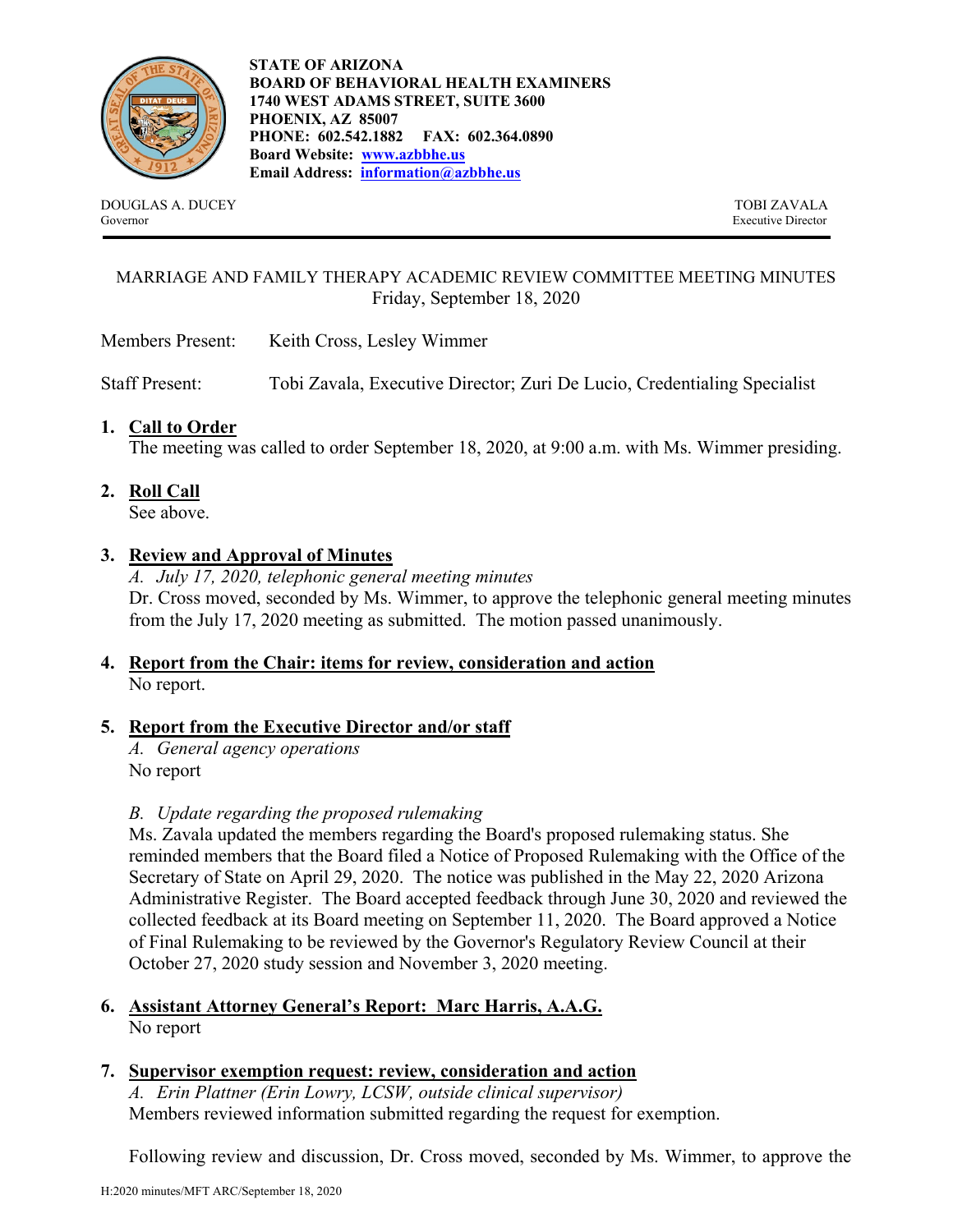request for an outside clinical supervisor. The motion passed unanimously.

*B. Alaina Roberts (Tamara Garden, LPC, size & geographic location)* Members reviewed information submitted regarding the request for exemption.

Following review and discussion, Dr. Cross moved, seconded by Ms. Wimmer, to approve the request for an exemption based on size & geographic location. The motion passed unanimously.

# **8. Consent agenda: review, consideration and action regarding 60 day extension request for deficiencies and 90 day extension for examination**

*A. Jennifer Cooper, LPC Applicant (60 day deficiency extension)*

Ms. Wimmer moved, seconded by Dr. Cross, to approve the consent agenda as presented. The motion passed unanimously.

#### **9. Consent agenda: review, consideration and action regarding applications requesting review under rules prior to November 1, 2015** None

## **10. Exam accommodation and/or 90-day waiver request: review, consideration and action** None

# **11. Applications for licensure: review, consideration and action**

*A. Review, consideration, and possible action regarding applications for licensure*

Ms. Wimmer moved, seconded by Dr. Cross, to recommend to approve Kristen Jurgenson, Megumi Wardlow, Christian Gonzalez, Anjeanette Pout, and Clifford Lucero as Licensed Marriage and Family Therapists. The motion passed unanimously.

Ms. Wimmer moved, seconded by Dr. Cross, to recommend to approve Melissa Araujo as a Licensed Associate Marriage and Family Therapist upon receipt of a passing score on the required exam. The motion passed unanimously.

Dr. Cross moved, seconded by Ms. Wimmer, to recommend to the Board to deny Bonnie Brabson based on her failure to establish that she meets minimum licensure requirements. The motion passed unanimously.

Dr. Cross moved, seconded by Ms. Wimmer, to recommend to the Board to deny Courtney Strong based on her failure to establish that she meets minimum licensure requirements for counseling. The motion passed unanimously.

The committee requested additional information on the following applications:

Brie Turns **Ashley Pina** Barry Hancock Patricia Martinez

*A. Appeals*

*1. Melissa Araujo, LAMFT Applicant*

Members reviewed information regarding the appeal.

The applicant appeared telephonically and addressed the committee.

H:2020 minutes/MFT ARC/September 18, 2020 Following review and discussion, members agreed the applicant meets minimum education